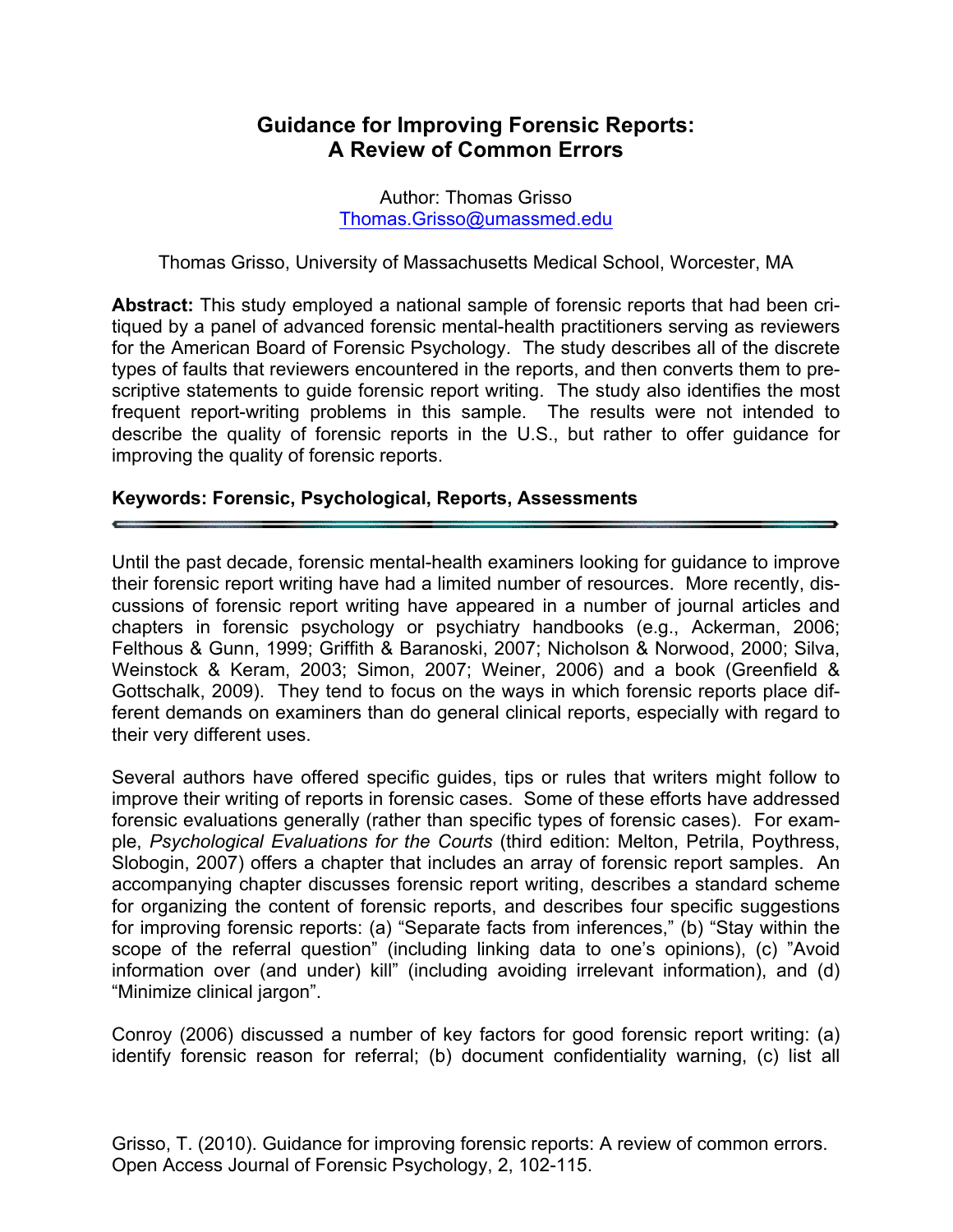sources of collateral data, (d) list procedures followed, (e) provide reasoning for forensic conclusions, (f) explain evidence that seems to contradict one's conclusions (entertain alternative interpretations), (g) avoid jargon, (h) avoid details not related to the forensic issue, and (i) avoid offering prejudicial or pejorative information.

*Forensic Mental Health Assessment: A Casebook* (Heilbrun, Marczyk & DeMatteo, 2002) offers a collection of "Principles" and "Teaching Points" explaining various important issues when conducting and reporting forensic assessments. The "teaching points" are amplified with sample forensic reports demonstrating the relevant principles, which were selected from among 29 principles described in Heilbrun's (2001) earlier *Principles of Forensic Mental Health Assessment*. Some of those principles (approximately a dozen) refer specifically to features of forensic report writing (e.g., "attribute information to sources," "identify the relevant forensic issues"). Most of them are similar to factors described by Melton et al. and Conroy.

Lander and Heilbrun (2009) asked a panel of forensic mental-health professionals (some legal, some clinical) to rate the "relevance," "helpfulness," and "quality" of 41 forensic mental-health reports. All reports were also rated by the research team on 20 of Heilbrun's 29 principles. Six principles manifested significant correlations with the panels' ratings of the reports' usefulness. Three of them are in the Melton et al. and/or Conroy lists: (a) use multiple sources of information, (b) include data that are relevant for the forensic issue, and (c) consider and explain alternative opinions. The other three do not appear in the prior lists: (d) obtain (identify) appropriate authorization to perform the evaluation, (b) attribute sources of information when describing facts, and (c) use a logical outline for organizing reports.

Advice offered in the published works cited at the beginning of this introduction suggests that a consensus has arisen about the general organization of a forensic report. It should begin with an introductory section that identifies the reason for the referral, the sources of data, and the manner in which the examinee was informed of the limits of confidentiality. A section that reports all relevant data that were obtained to address the forensic question should follow this. The final section should offer the examiner's interpretations that are relevant for the forensic referral question. This general outline allows (as it should) for considerable variation in subheadings within such sections, in response to local jurisdictional demands, different types of forensic questions, and the examiner's own preferences for the sequencing of content that best communicates a particular case.

Overall, however, there is nothing particularly "forensic" about this consensual approach to the organization of forensic reports. It is very much like the outline of most good clinical reports, and even bears a considerable resemblance to standards for organizing research reports in scholarly journals.

What makes forensic reports different from general clinical reports has mostly to do with content and style. The content is often different because of the need to address forensic questions that require different data than most clinical reports. The style differs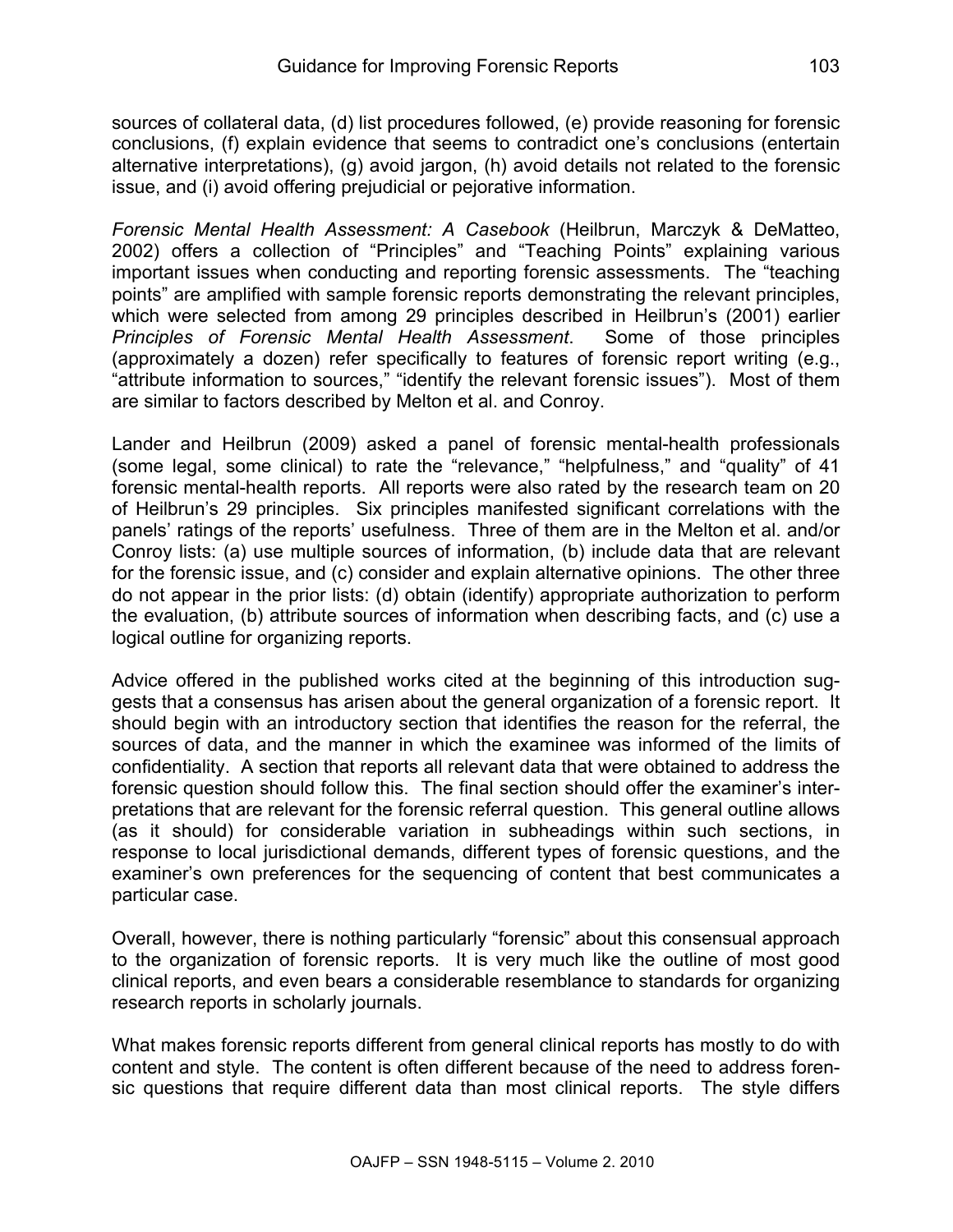because forensic reports are written to meet the demands of legal forums, non-clinical readers and decision makers, and due-process constraints. Some reports for use by courts are indeed clinical reports in terms of their content, when the examiner is asked simply to address clinical issues rather than apply them to a forensic question. Even in those cases, however, the information must be conveyed in different ways than in general clinical reports because of the demands of a non-clinical audience and legal use.

For example, reports written for general clinical use can be offered in clinical language, whereas reports written for legal forums (even when they do not provide opinions about forensic issues) must avoid undefined clinical labels and terms. Clinical reports often base interpretations on the examinee's self-reported information, but several sources suggest that forensic examiners typically should offer important interpretations only when the data on which they are based are verified by two or more methods (e.g., examinee self-report, test data, collateral interviews, or past records). This reliance on multiple data sources and cross-method corroboration has arisen partly because of the increased likelihood of error in reliance on the self-report of examinees in forensic cases, which often involve circumstances that could motivate examinees to exaggerate, minimize, or falsify the information they provide.

Wettstein (2005) recently reviewed 10 studies that examined the nature and quality of forensic reports using empirical research methods. Six of those studies examined samples of forensic reports to identify the frequency of various strengths and weaknesses in their style and content. One general finding stood out in four of those six studies (Christy et al., 2004; Hecker & Steinberg, 2002; Robbins, Waters & Herbert, 1997; Skeem, Golding, Cohn & Berge, 1998). Examiners often reported relevant clinical data, and the forensic question was often addressed, but reports frequently failed to actually identify the examiner's reasoning about the connection between clinical data and the examiner's opinion about the examinee's legally relevant deficits. In other words, they failed to spell out how their data were related to their opinions or the logic that connected them. In a national survey, Borum and Grisso (1996) did not find a consensus among forensic mental-health experts at that time as to whether it was essential to fully explain in a report the reasoning for one's opinion. In recent years, however, reportwriting commentators have made it clear that forensic reports must describe how one's opinion is supported by one's clinical data, and the logic with which the evidence leads to the forensic opinion (e.g., Conroy, 2006; Heilbrun, 2001; Melton et al, 2007; Wettstein, 2010).

Past studies, therefore, have identified some common errors in forensic reports. However, they have not provided a comprehensive view of the types and frequency of shortcomings found in forensic reports. This was the purpose of the present study. The study used a national sample of forensic reports that had been submitted to the American Board of Forensic Psychology by candidates for forensic board certification. A panel of advanced forensic mental-health practitioners had critiqued the reports, and the review process had resulted in non-acceptance of the reports. In this study, the reviewers' evaluations of these reports were used to create an inventory of all of the discrete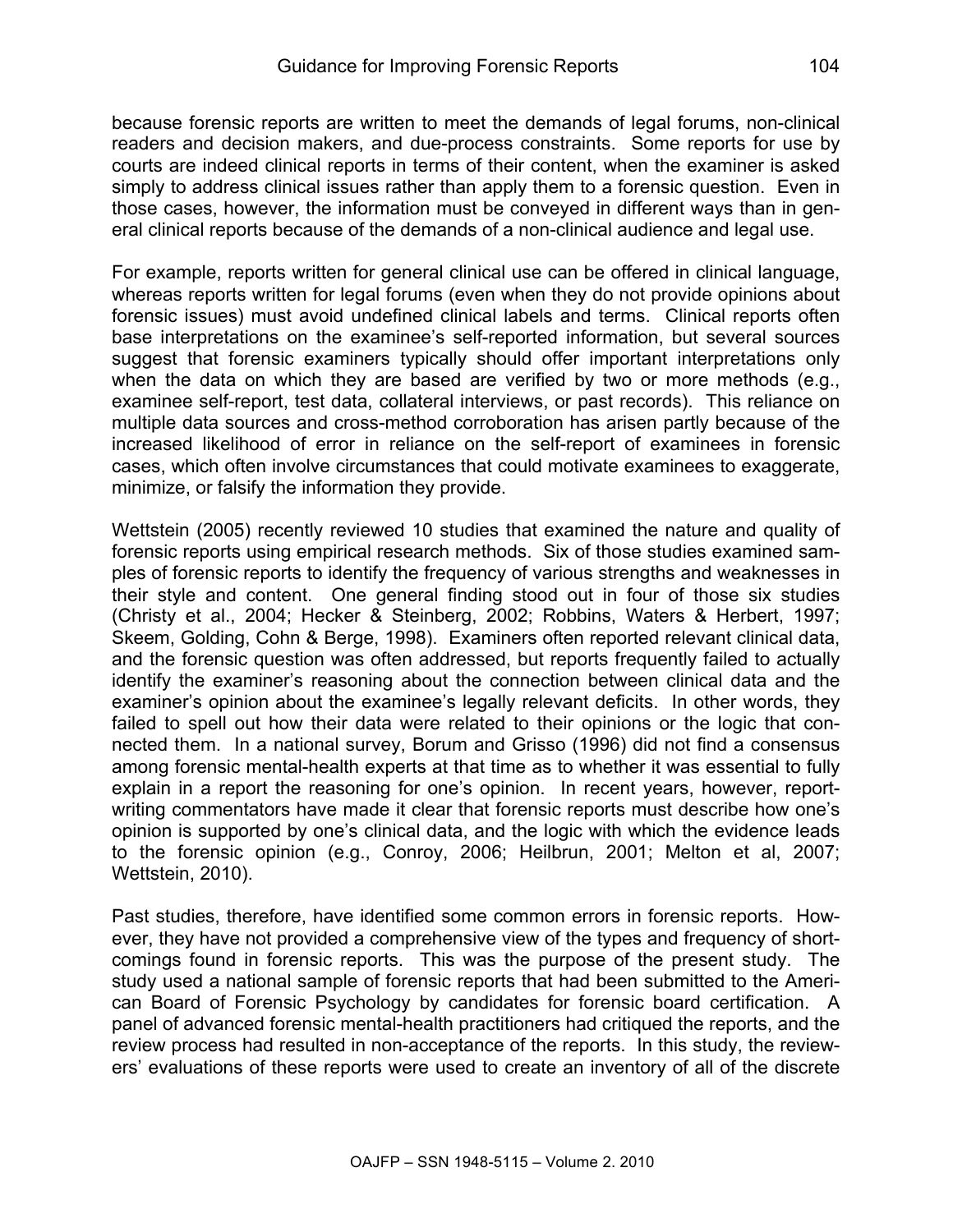types of "errors," "faults," or "problems" encountered in the reports. This method also provided an indication of the faults that arose most frequently.

## **Materials and Methods**

## **Sample**

The study used 62 forensic reports written by 36 forensic mental-health professionals. Each professional was a candidate in the national evaluation process for becoming a diplomate (equivalent to board certification) in forensic psychology through the American Board of Forensic Psychology (ABFP). Part of this process (discussed later) required them to submit two forensic reports as "practice samples" for review. The 62 reports in the present sample constituted all of the reports that were (a) reviewed by ABFP during January 2007 through June 2009 and (b) were not approved for use in the final step of candidacy, the oral examination. Some candidates had two reports disapproved, and some had one approved and one disapproved. Reports that were approved for use in the examination were not included in the sample. The 36 candidates whose reports were not approved constituted 39% of the candidates whose samples were reviewed during the study period. (That does not constitute a final "fail" rate for the ABFP practice sample review process, because many of these candidates later submitted new samples that were approved to proceed to oral examination.)

Forensic referral questions in these reports included both criminal and civil forensic issues. Criminal forensic questions included adjudicative competence (25% of the total sample), criminal responsibility (19%), general or sexual risk of violence/recidivism (18%), sentencing and amenability to rehabilitation (7%), and capacity to waive *Miranda* rights (4%). Civil forensic questions included child custody and abuse cases (8% of the total sample), evaluations for personal injury, disability, workers' compensation, fitness for duty (14%), and other civil issues (5%). The candidates were from throughout the U.S.

## **Context**

A brief explanation of the ABFP review process and its reviewers is important to provide the context for the reviews that constitute the data in this study. Requirements for admission to, and completion of, candidacy for ABFP certification are posted at www.abfp.com. As a threshold matter, candidates for ABFP certification must meet certain requirements regarding proper doctoral degree, years of post-doctoral forensic practice (four to five, depending on relevant pre-doctoral supervised hours), supervision and continuing education. Then they must pass a written examination, a review of their "practice samples," and finally an oral examination.

All candidates must submit two practice samples for review. Practice samples are forensic reports that were written and used in actual practice (although a scholarly document such as a recent journal article by the candidate may be substituted for one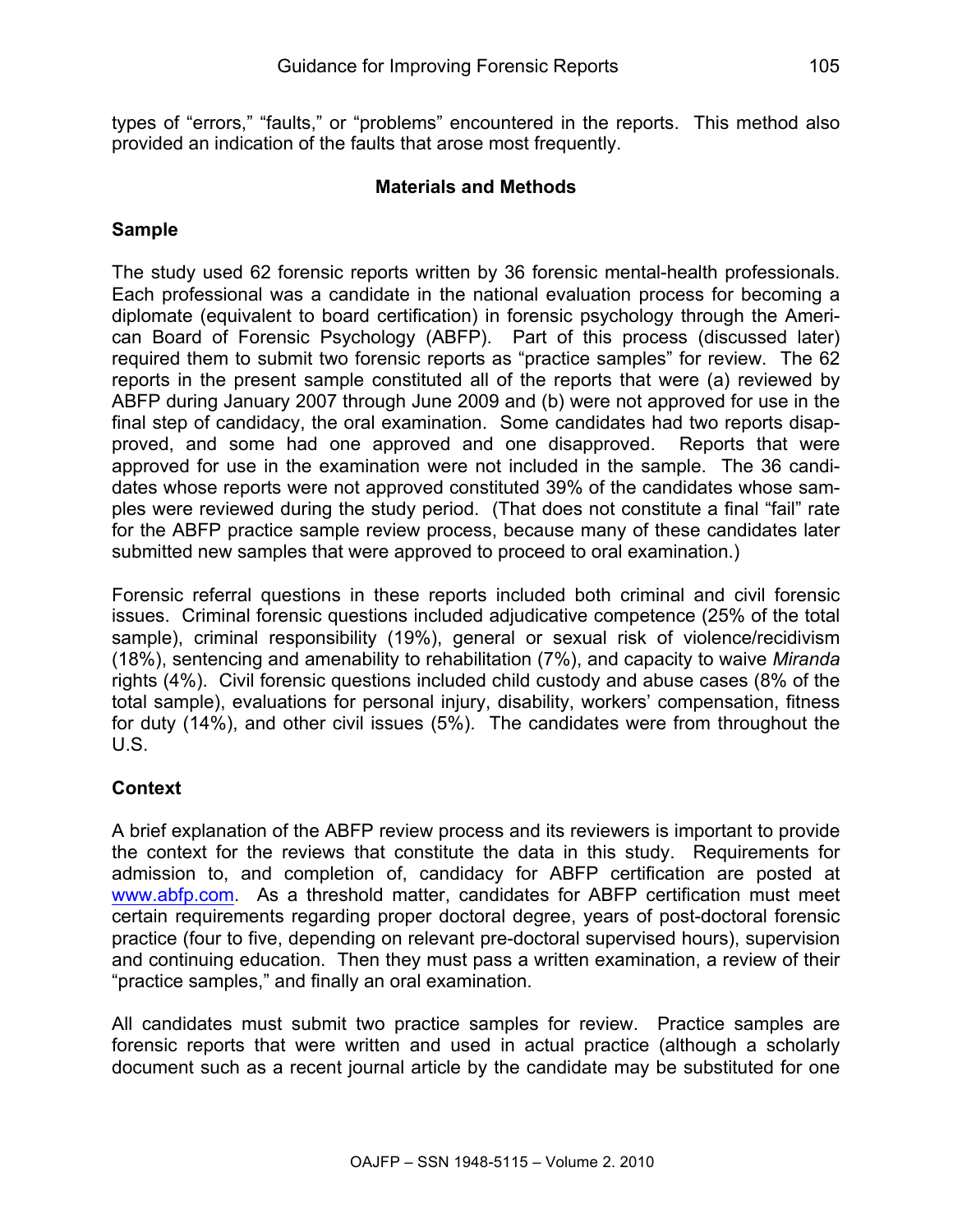of these). The report must represent a forensic evaluation that was neither supervised nor conducted jointly with other professionals.

When the chair of Practice Sample Reviews receives a candidate's two reports, the chair submits both reports to two reviewers for their comments and recommendations. During the period of time when the present sample of reports was reviewed, the author of this article was the chair of ABFP Practice Sample review process. (He performed no reviews but recorded and summarized the comments of the reviewers.) At the beginning of the study period in question, ABFP had re-developed its practice sample review process, refining its procedures and establishing an "ABFP Faculty" of reviewers. The ABFP faculty during the period of this study consisted of a national panel of 10 to 14 ABFP diplomate forensic psychologists chosen for their advanced practice in forensic psychology and their willingness to volunteer their service as reviewers. They serve on two- or four-year rotations, although all were serving their first term during most of this study period.

The purpose of the practice sample review is to decide whether both, one, or neither of a candidate's reports is appropriate for use in the future oral examination. If both reviewers agree that they are appropriate, the candidate is notified and oral examination is scheduled. (The oral examination uses the reports as the primary focus of the oral examination.) If either or both of the reports are not considered adequate for use in the oral examinations, the chair of the ABFP Practice Sample review process develops an individualized letter to the candidate based on written comments of the reviewers. It describes each of the specific concerns raised by the reviewers, and the candidate is provided an opportunity to submit new reports for a second review. If both of the candidate's reports have not been approved, the feedback letter identifies the faults for both reports separately.

The reviews during the study period did not employ specific criteria or any scoring mechanism. Initial training of the faculty late in 2006 included a review of some "common problems" encountered in forensic reports, but reviewers were free to raise any concerns that they felt were important as they proceeded to perform their reviews. After this process had been in place for about one year, one of the faculty members constructed a template for doing reviews. The template offered some structure (Introductory Information, Organization, Data, Psychological Testing, Interpretation, etc.), and provided brief questions under each of these categories to cue reviewers to attend to certain common concerns. Reviewers were still free, however, to raise any faults or problems they wished within this semi-structured format.

Throughout the period of these reviews, reviewers were instructed that they should *not* try to determine whether a report represented "adequate or advanced practice," or whether the candidate was likely to pass the oral examination. Instead, they were asked to determine whether the candidate's reports were so seriously flawed (contained "many and diverse" problems) that the candidate was highly likely to fail the oral examination, or that the reports were too poor to serve as a basis for the oral examination.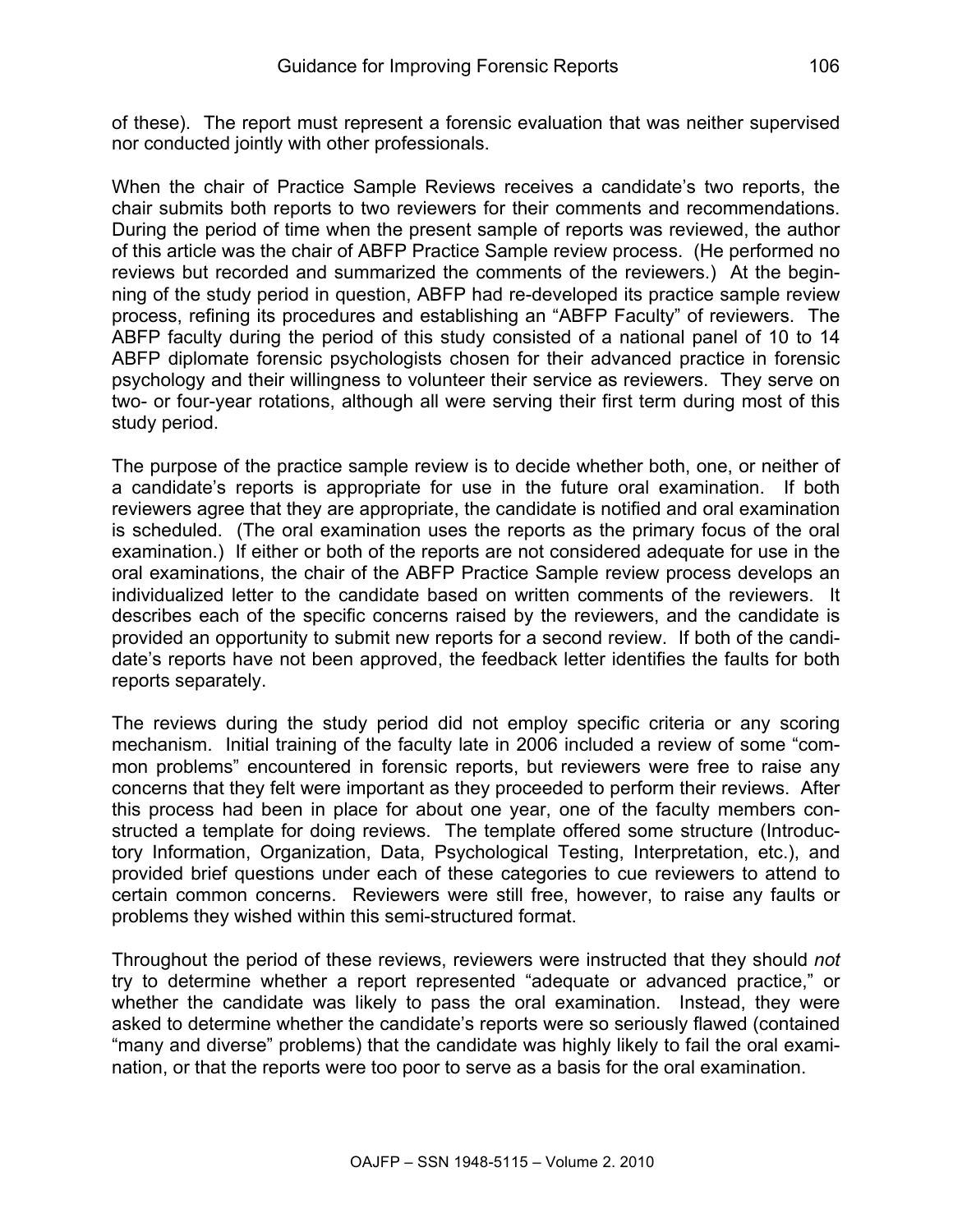Pairs of practice sample reviewers did not communicate with each other while they were reviewing a set of reports. Nevertheless, across the 2.5-year review period, faculty members had substantial contact of a type that would allow a consensus to arise regarding review criteria. Specifically, after a candidate's reports had been reviewed, the two faculty members received copies of each other's reviews, as well as a copy of the chair's feedback letter to the candidate. Moreover, each faculty member was paired with a number of other faculty members across time as they were given their review assignments. Finally, the ABFP faculty met semi-annually to discuss and refine the overall practice-sample review process and to reflect on any unusual issues that had arisen in recent reviews.

### **Procedure**

ABFP retains the records of all candidates' practice sample reviews. In those records, all non-approved cases within the time frame were located, as well the feedback letters to the candidates. Those feedback letters were the source of data for this study. Each discrete fault or problem described in the letter was identified for each of the one or two nonapproved reports to which the letter referred, and these faults were tallied across all of the non-approved reports. This produced (a) a non-redundant list representing the domain of faults mentioned by the reviewers, and (b) a tally of the frequency with which each fault was mentioned across all reports.

When the domain of concerns or faults was completed, each of the entries was converted from the negative form (e.g., "Failure to list all sources of data") to a prescriptive form (e.g., "List all sources of data"). Thus, the product offers a potential domain of factors to guide the construction or evaluation of forensic reports.

#### **Results**

The review produced 30 discrete factors raised by the reviewers of the forensic reports. The factors are listed in Table 1 within five categories for convenience of review and discussion. Originally stated as faults by the reviewers, the factors as shown in Table 1 have been converted to prescriptive recommendations.

\_\_\_\_\_\_\_\_\_\_\_\_\_\_\_\_\_\_\_\_\_\_\_\_\_\_\_\_\_\_\_\_\_\_\_\_\_\_\_\_\_\_\_\_\_\_\_\_\_\_\_\_\_\_\_\_\_\_\_\_\_\_\_\_\_\_\_\_\_\_

### **Table 1. Factors Mentioned in Reviewers' Critiques of Forensic Reports (converted to prescriptive statements)**

#### **Introductory Material**

Provide accurate information on the examinee's identity and dates of evaluation.

Describe the manner in which the examinee was informed of the purpose of the evaluation and limits of confidentiality.

List all sources of data for the evaluation.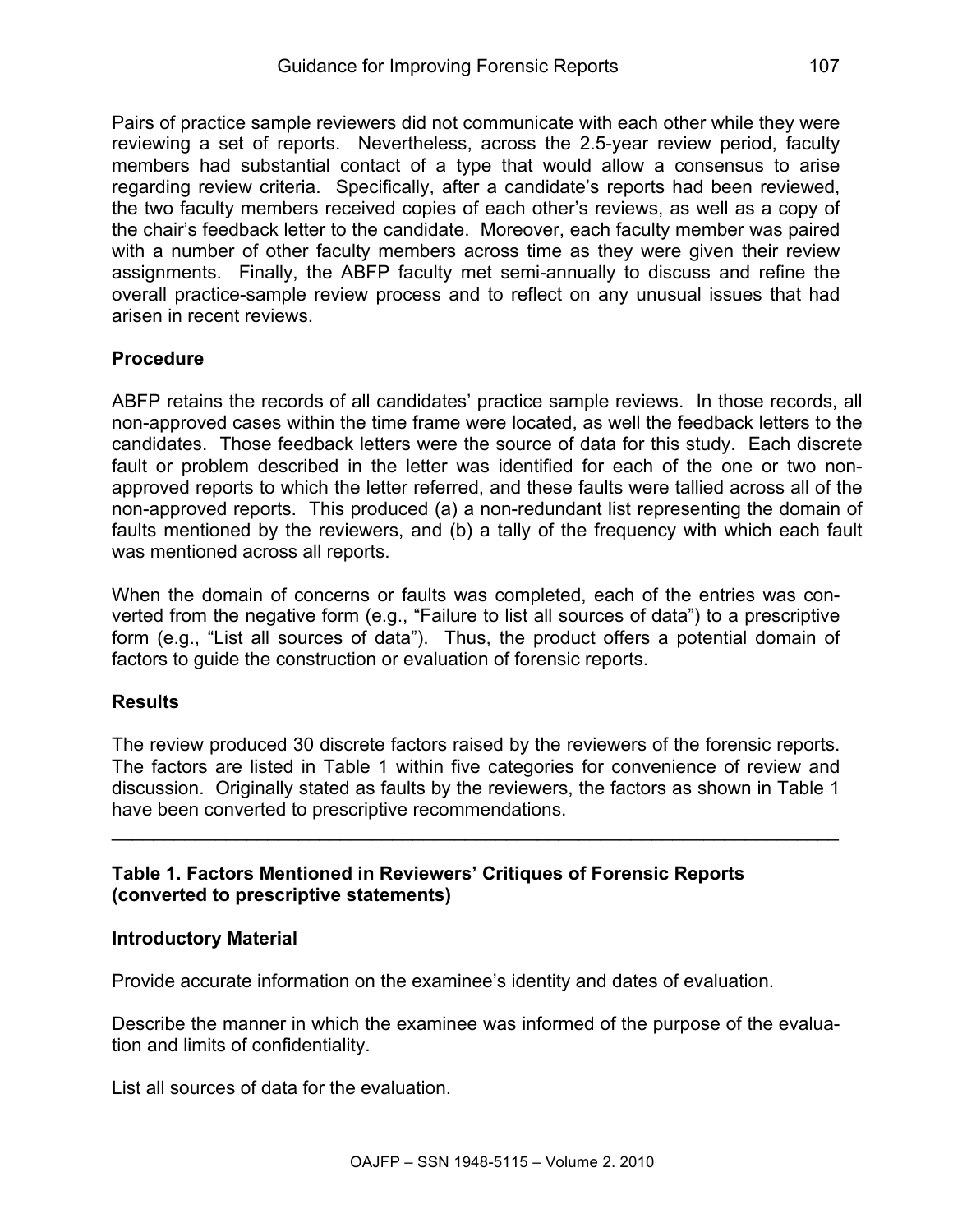Clearly state the legal standard that defines the forensic purpose of the evaluation, including the specific questions the examiner was asked to address.

#### **Organization and Style**

Organize the report in a manner that is logical and assists the reader's understanding.

Report only data, not inferences, in one data-based section of the report.

Report inferences and opinions in another section, which uses the earlier data but offers no new data.

Use language that minimizes the potential for bias or the appearance of gratuitous evaluative judgments.

Use language that will be understood by non-clinicians, taking care to simplify complex concepts and professional technical terms.

Attend to professional appearance of the document, avoiding typographical errors, incomplete sentences, and colloquialisms.

#### **Data Reporting**

Obtain and report all data that would be important when addressing the referral question.

Report *only* those data that are relevant for the forensic referral question.

Clearly identify the sources of various data as the data are described.

Avoid inclusion of self-incriminating data in pre-trial reports of evaluations involving defendants with open criminal charges.

Include multiple sources of data, whenever possible, when describing events, behaviors, and examinee attributes.

Report efforts to obtain data that ultimately were not obtained and may have been relevant for the case.

#### **Psychological Test Reporting (Data and Interpretations)**

When psychological test data are obtained from past records, report only those data that will be relevant for addressing the clinical or forensic questions in the case.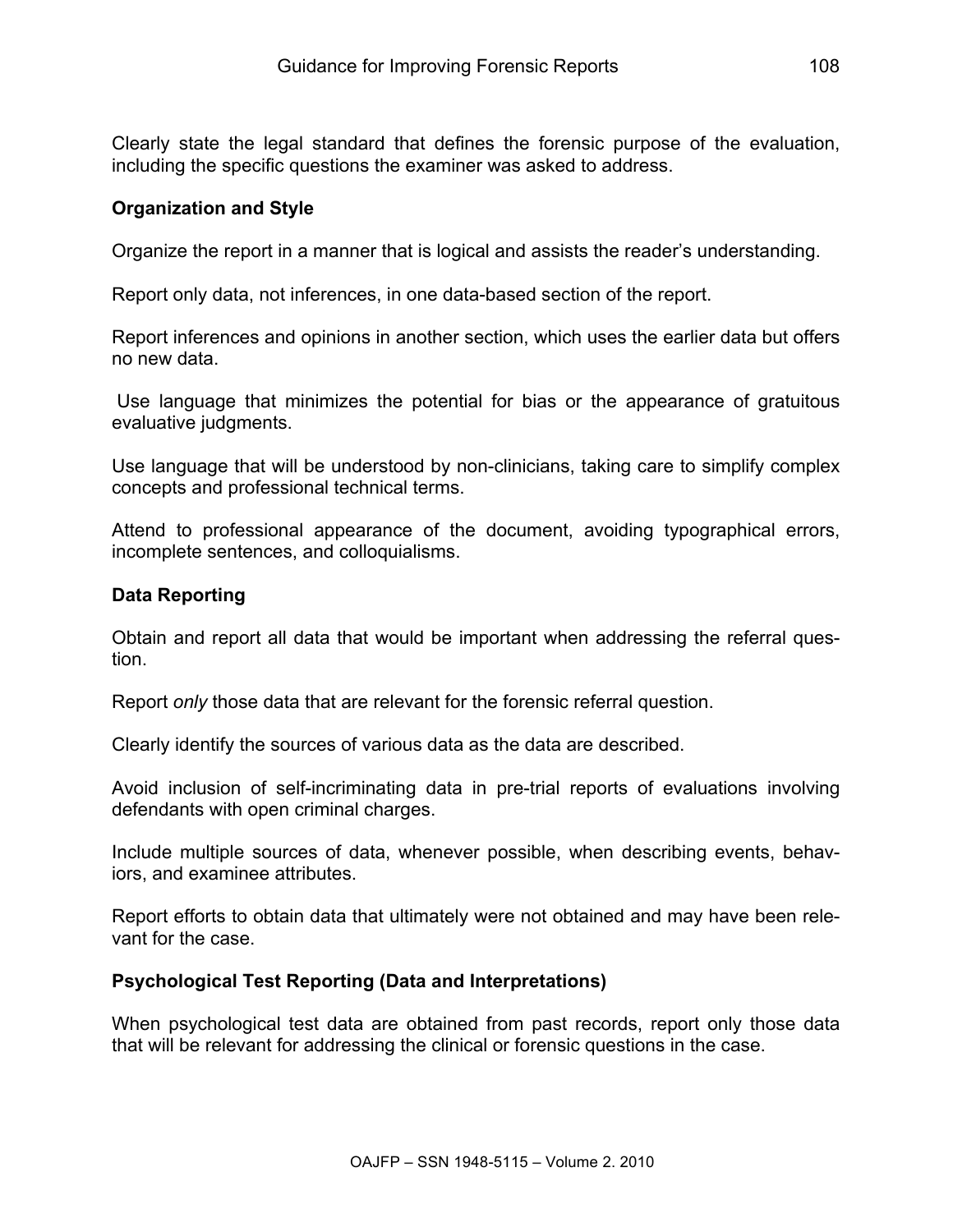Employ psychological tests based on appropriateness for addressing the forensic and clinical referral questions.

When reporting test data, identify scores and offer explanations of their normative meaning, but do not describe them as attributes of the examinee.

Offer interpretations of tests only when the test is appropriate for the circumstances (e.g., examinee age and race; validity demonstrated in the forensic context in question).

Score and interpret psychological tests accurately and consistent with their empirical limits and values.

#### **Interpretations and Opinions**

Address the forensic question that was asked in the referral process.

Address *only* the clinical and forensic questions that were asked in the referral process.

Provide a clear explanation for every important opinion or conclusion that you offer, summarizing the relevant data and how they logically support the opinion.

Identify alternative interpretations that might be considered, and explain how the data were used to weigh these interpretations against the opinion you are offering.

Describe any important ways in which one's data or interpretations leave room for error or alternative interpretations.

Produce interpretations and opinions that are logical and internally consistent (not contradictory).

Use multiple sources of data to seek support for a hypothesis.

When opinions or recommendations require specialized knowledge (e.g., medical conditions or their treatment), express opinions only on matters for which you are qualified and competent.

When using examinee self-reported data as a basis for an opinion, offer the opinion only when other reasonably reliable sources of data offer corroborative or logically consistent support.

\_\_\_\_\_\_\_\_\_\_\_\_\_\_\_\_\_\_\_\_\_\_\_\_\_\_\_\_\_\_\_\_\_\_\_\_\_\_\_\_\_\_\_\_\_\_\_\_\_\_\_\_\_\_\_\_\_\_\_\_\_\_\_\_\_\_\_\_\_\_

Table 2 identifies the faults most frequently mentioned by the practice sample reviewers, as well as the percent of reports for which they were mentioned. Two of them ("Opinions Without Sufficient Explanations" and "Forensic Purpose Unclear") were identified in more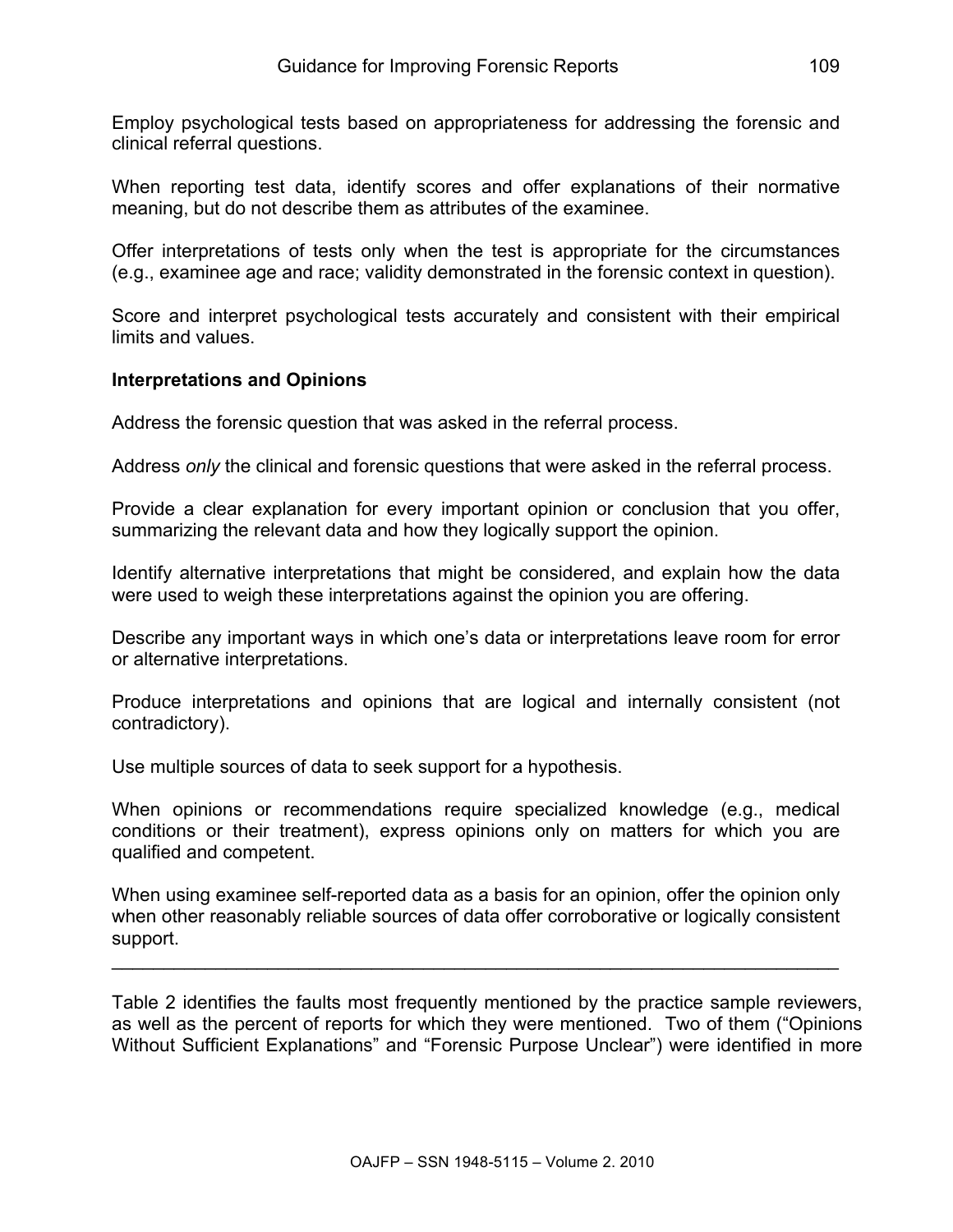than one-half of the non-approved reports. Another three faults arose in about one-third of the reports.

 $\_$ 

#### **Table 2. Ten Most Frequent Faults in Forensic Report Writing (Percent of Reports in Which They Were Identified)**

#### **1. Opinions without sufficient explanations (56%)**

Major interpretations or opinions were stated without sufficiently explaining their basis in data or logic (regardless of whether the report's data could have sustained the opinion)

#### **2. Forensic purpose unclear (53%)**

The legal standard, legal question, or forensic purpose was not stated, not clear, inaccurate, or inappropriate

### **3. Organization problems (36%)**

Information was presented in disorganized manner (usually without a reasonable logic for its sequence)

#### **4. Irrelevant data or opinions (31%)**

Data and/or some opinions included in the report were not relevant for the forensic or clinical referral questions

#### **5. Failure to consider alternative hypotheses (30%)**

Data allowed for alternative interpretations, while report did not offer explanations concerning why they were ruled out (often response style/malingering alternative, sometimes diagnostic)

#### **6. Inadequate data (28%)**

The referral question, case circumstances, or final opinion required additional *types* of data that were not obtained or were not reported, and for which absence was not explained in report

#### **7. Data and interpretation mixed (26%)**

Data and interpretations frequently appeared together in section that reports data

#### **8. Over-reliance on single source of data (22%)**

An important interpretation/opinion relied wholly on one source of data when corroborating information from multiple sources was needed (often over-reliance on examinee's self-report)

#### **9. Language problems (19%)**

Multiple instances of jargon, biased phrases, pejorative terms, or gratuitous comments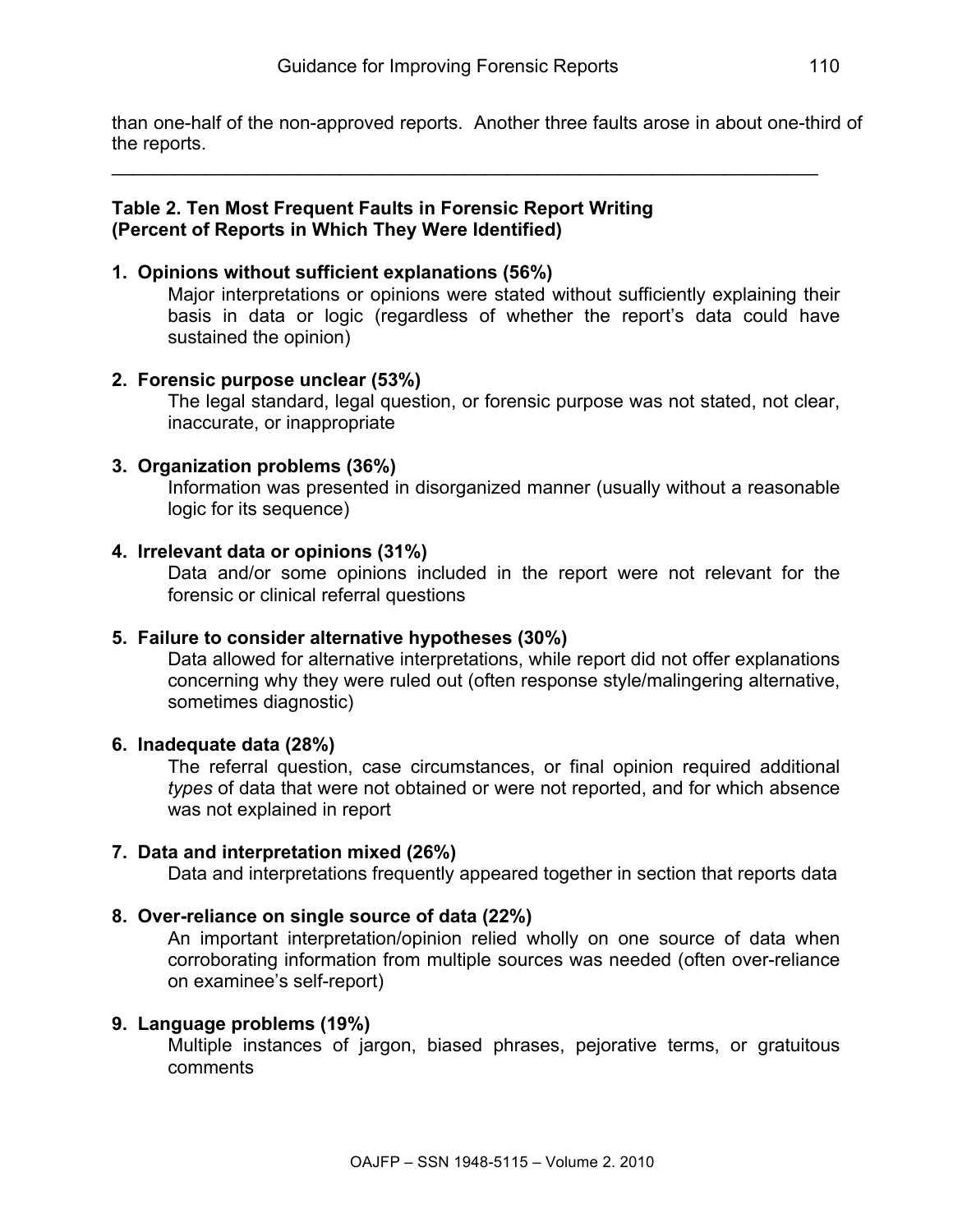Test data were used in inappropriate ways when interpreted and applied to the case, or tests were not appropriate for the case itself

\_\_\_\_\_\_\_\_\_\_\_\_\_\_\_\_\_\_\_\_\_\_\_\_\_\_\_\_\_\_\_\_\_\_\_\_\_\_\_\_\_\_\_\_\_\_\_\_\_\_\_\_\_\_\_\_\_\_\_\_\_\_\_\_\_\_\_\_\_\_

### **Discussion**

The nature of the 30-factor domain (Table 1) should be interpreted in light of the review process that gave rise to the list. The factors are not the product of reviewers performing their tasks independently. As noted in the Method section, the reviewers did not communicate with each other while reviewing a set of reports, but they received feedback later regarding their colleague's reviews of the same reports. Moreover, the semi-structured template for providing comments on the reports, which arose midway in the study period, included suggestions regarding common faults that had begun to be apparent as the reviewing process matured. Therefore, it is best to interpret the domain of factors identified in this study as having evolved through a 2.5-year consensusbuilding process among a group of advanced, highly experienced forensic psychologists who practice nationwide, faced with the review of reports addressing many types of forensic questions.

The majority of the factors in Table 1 focus on the demands of forensic reports specifically rather than offering generic guidance for clinical reports in general. Many of these demands derive from the fact that forensic reports are written not for other clinicians, but for lay persons (professionals in law) who would use them as evidence in legal forums. A few examples of this logic will be provided.

- "List all sources of data for the evaluation." This requirement refers to the need for an actual detailed listing of all sources of data that were used by the examiner: for example, interviews and their dates and length, each record and file, every phone call and to whom, and all psychological tests. This is helpful (although not essential) in general clinical cases. However, it is essential in forensic reports, because legal cases require that all evidence, and the basis for (origin of) any evidence in the case, must be revealed in the event that it is needed for discovery and verification of evidence on which the examiner's opinions are based.
- "Report test data as scores and/or explanations of their normative meaning, but not as attributes of the examinee." Great care must be taken not to lead lay readers to suppose that a test's results, when first described, necessarily identify the examinee's actual clinical or cognitive characteristics. Often there are inconsistencies between scores on one test compared to another, or the meaning must be interpreted in light of other data.
- "Address only the clinical and forensic questions that were asked in the referral process." Clinical reports often will address questions that were not originally asked, when evidence arises that might be of benefit to the welfare of the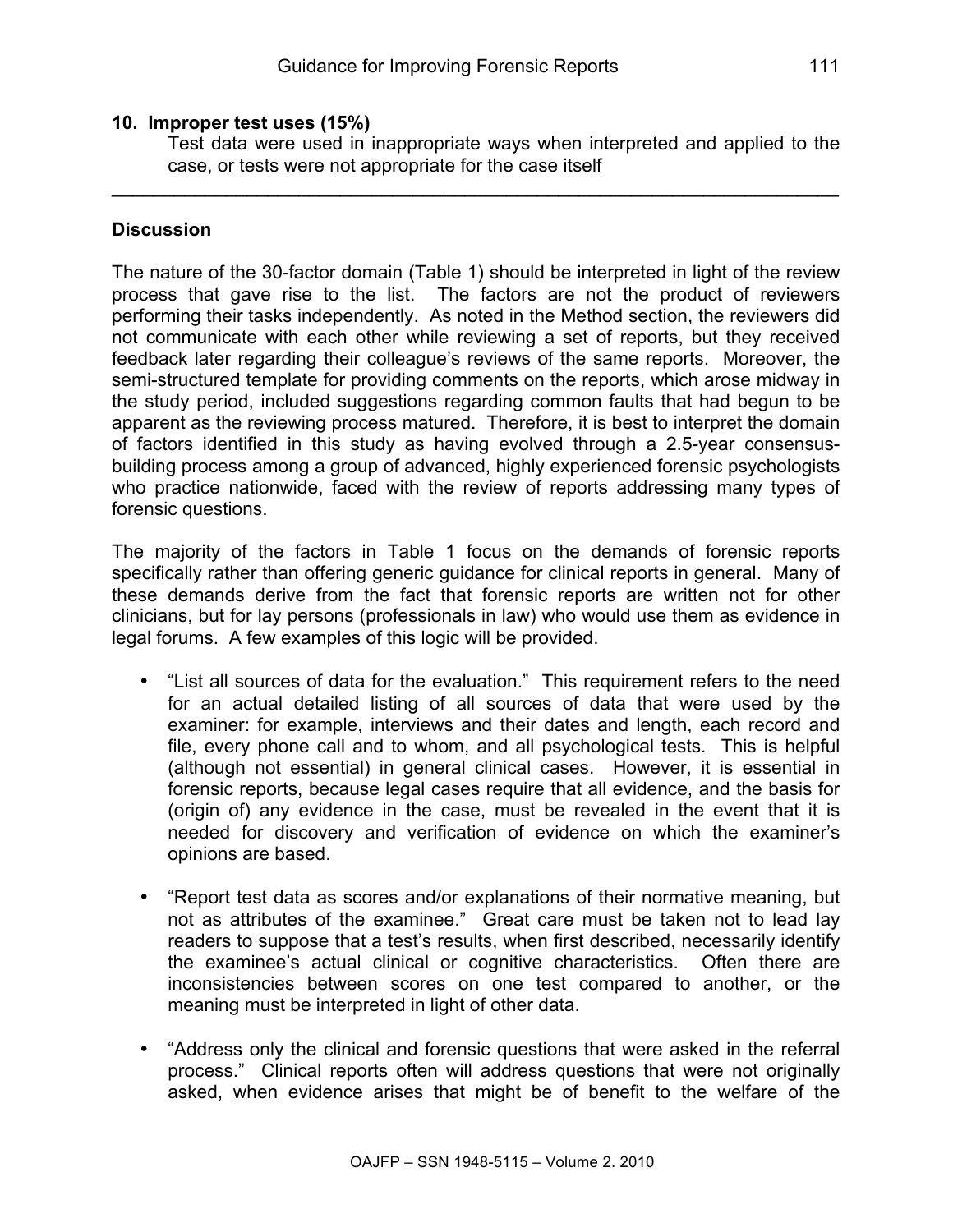examinee. In contrast, similar reporting behavior by forensic examiners would exceed the bounds of their legal authority, potentially introducing information that is contrary to rules of evidence and due-process protections of examinees.

Caution is warranted in accepting the 30 entries in Table 1 as the universe of factors that are relevant for good forensic report writing. It is possible that other factors did not arise in this process because they were satisfied even by these reports that were not approved for use in ABFP oral examinations. Also, forensic examiners who are familiar with debates about report writing and testimony will notice that certain faults or problems they might have expected to see in this list did not arise. For example, no factor emerged that would encourage or restrict the reporting of one's opinion regarding the "ultimate legal question" (e.g., "In my opinion, the defendant is not competent to stand trial"). This might have been a function of the ABFP review context. Training of ABFP faculty reviewers at the beginning of the process excluded this factor as a "fault." There were two reasons for excluding it. First, accepted guidelines for forensic cases (Committee on Ethical Guidelines for Forensic Psychologists, 1991) neither prohibit nor encourage such opinions. Second, ultimate-opinion statements are required by some courts and prohibited in others.

Regarding the list of the ten most frequent faults or problems (Table 2), six of them are mentioned in two or more of the earlier references that prescribed specific guidelines or rules for forensic report writing (Conroy, 2006; Heilbrun, 2001; Lander & Heilbrun, 2009; Melton et al., 2007). Three others (3, 8, 10) are in Heilbrun's list of principles. Moreover, the top two—those faults that were identified in over one-half of the sample of reports—are highlighted by all of those commentators, and the most frequent error has been affirmed in several empirical studies of forensic reports (Christy et al., 2004; Hecker & Steinberg, 2002; Robbins, Waters, & Herbert, 1997; Skeem, Golding, Cohn, & Berge, 1998). Therefore, the top two deserve special comment.

"Opinions without sufficient explanations" refers to instances in which important conclusions of the examiner were stated without demonstrating how they were formulated. The necessary formulations involve both data and logic. Regarding data, reports sometimes lacked descriptions that identified the data supporting examiner's forensic opinion (e.g., inability to satisfy competence criteria, or an opinion about malingering). Sometimes the information that would have supported the opinion might have been described in the earlier Data section of the report. Nevertheless, in forensic reports, the critical data supporting the opinion must be laid out at that point in the report where the opinion is offered. The data do not all have to be reported in detail; for example, one might simply refer to "the results of the intelligence test," rather than repeating the actual scores and the details of the meanings. Regarding logic, examiners are expected to lay out the reasoning that knits the data together to reach the conclusion. For example, "Evidence regarding the examinee's high level of functioning at work, which was inconsistent with his very low IQ score in this evaluation, supported the conclusion that he was attempting to appear less capable than he is."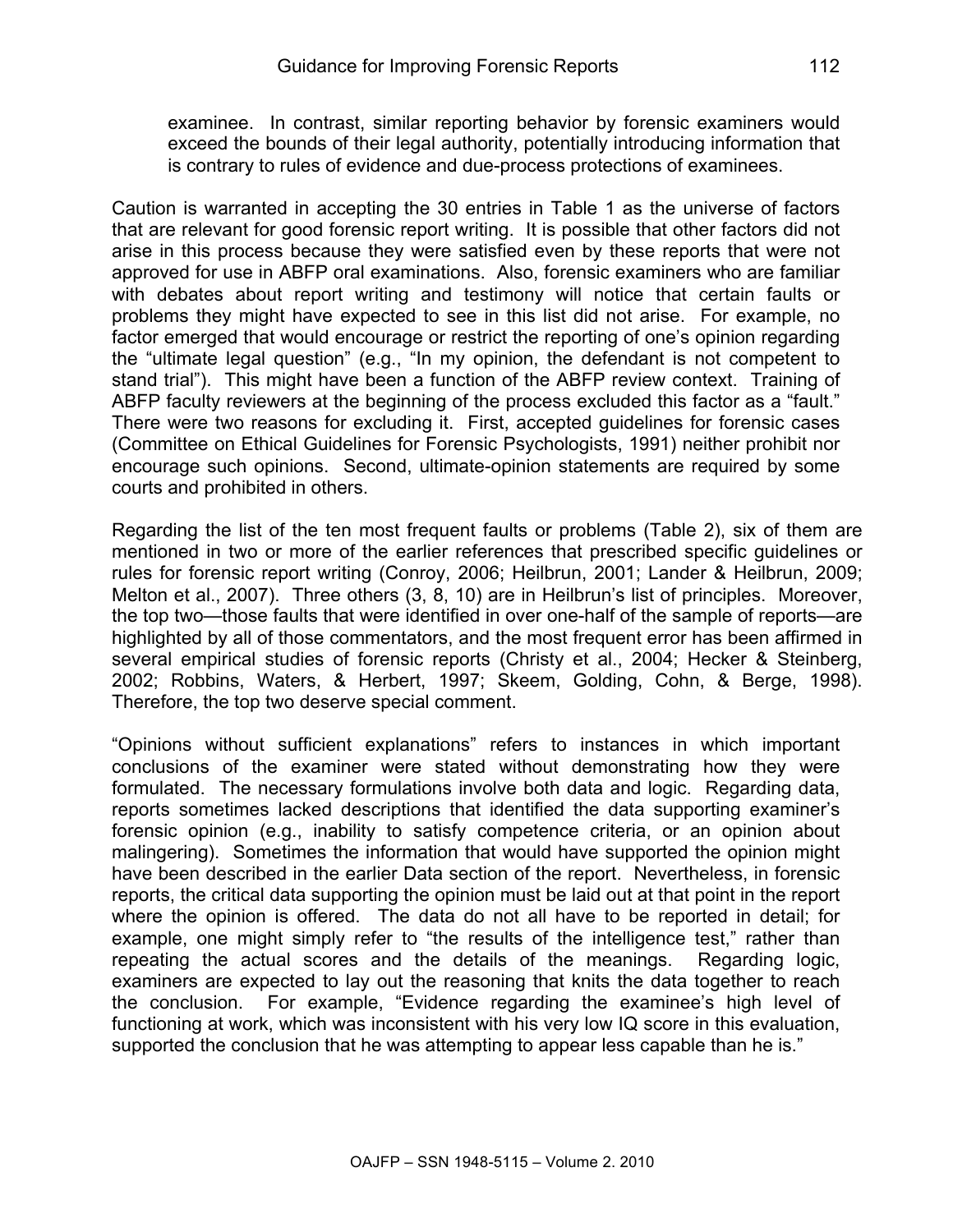"Forensic purpose unclear" refers to a failure to establish, in the introductory part of the report, the forensic and clinical referral question. This is of utmost importance. This statement of purpose drives everything that follows in a forensic evaluation and its report. It guides the data collection and the interpretations that eventually answer the referral question. Moreover, this statement demonstrates to the court (as any testimony will require) that the examiner understood the forensic question and the legal purpose of the evaluation. The statement is easily made by reporting the definition of the legal question (for example, providing the specific wording of the state's statutory definition of competence to stand trial) and citing the relevant statute or case law that provides this definition. In addition, it is often helpful to explain, in a few words, how the examiner identified the types of data that would be needed to address the forensic question. For example, after reporting the state's definition of competence to stand trial, an examiner might further state, "Therefore, the evaluation focused on obtaining relevant information about the defendant's clinical and psychological condition, his functional abilities associated with participation in his trial, and, if these capacities were limited, the likelihood that they could be remediated."

The top ten faults have several potential uses. They are endorsed not only by the ABFP-experienced forensic reviewers, but also in earlier publications by authorities in forensic psychology. Therefore, they provide an authoritative "short list" of factors on which less-experienced forensic examiners—and, of course, candidates in the ABFP examination process—can focus as they seek to refine their report-writing skills. For educators, the list offers a way to prioritize one's curricular outline of forensic reportwriting errors to correct and avoid. One should recognize, however, that the fact that these faults are in the top ten, or that some of them are positioned high on the list, does not necessarily refer to their degree of "seriousness." The method used in this study simply indicates the relative frequency with which they arose. Further research could offer insight into experienced forensic examiners' perceptions of the relative importance or "egregiousness" of these forensic report-writing factors.

#### **Acknowledgements**

The author thanks the American Board of Forensic Psychology for permission to use the Board's practice samples in this study, as well as Deborah Collins and Kirk Heilbrun for their comments on an earlier draft.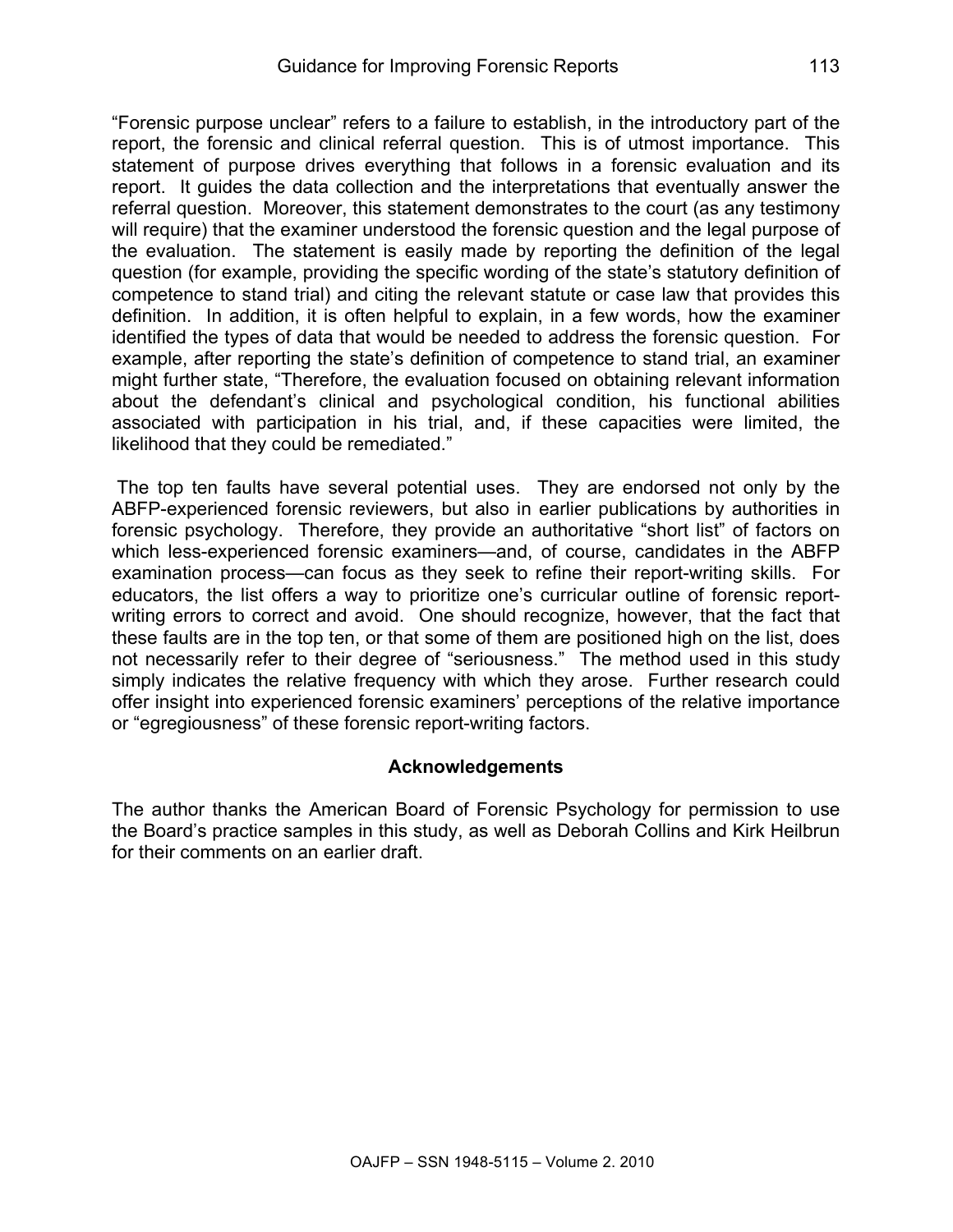#### **References**

Ackerman, M. (2006). Forensic report writing. *Journal of Clinical psychology, 62*, 59-72.

- Borum, R. & Grisso, T. (1966). Establishing standards for criminal forensic reports. *Bulletin of the American academy of Psychiatry and the Law, 24,* 297-317.
- Christy, A., Douglas, K., Otto, R., & Petrila, J. (2004). Juveniles evaluated incompetent to proceed: Characteristics and quality of mental health professionals' evaluations. *Professional Psychology: Research and Practice, 35,* 380-388.
- Committee on Ethical Guidelines for Forensic Psychologists (1991). Specialty guidelines for forensic psychologists. *Law and Human Behavior, 15,* 655-665.
- Conroy, M. (2006). Report writing and testimony. *Applied Psychology in Criminal Justice, 2*, 237-260.
- Felthous, A. & Gunn, J. (1999). Forensic psychiatric reports. *Current Opinion in Psychiatry, 12,* 643-645.
- Greenfield, D. & Gottschalk, J. (2009). *Writing forensic reports: A guide for mental health professionals.* New York: Springer.
- Griffith, E. & Baranoski, M. (2007). Commentary: The place of performative writing in forensic psychiatry. *Journal of the American Academy of Psychiatry and Law, 35*, 27-31.
- Hecker, T. & Steinberg, L. (2002). Psychological evaluation at juvenile court disposition. *Professional Psychology, 33*, 300-306.
- Heilbrun, K. (2001). *Principles of forensic mental health assessment.* New York: Kluwer Academic/Plenum.
- Heilbrun, K., Marczyk, G., & DeMatteo, D. (eds.) (2002). *Forensic mental health assessment: A casebook.* New York: Oxford.
- Lander, T. & Heilbrun, K. (2009). The content and quality of forensic mental health assessment: Validation of a principles-based approach*. International Journal of Forensic Mental Health, 8,* 115-121.
- Melton, G., Petrila, J., Poythress, J., & Slobogin, C. (2007). *Psychological evaluations*  for the courts (3<sup>rd</sup> edition). New York: Guilford.
- Nicholson, R. & Norwood, S. (2000). The quality of forensic psychological assessments, reports, and testimony: Acknowledging the gap between promise and practice. *Law and human Behavior, 24,* 9-44.